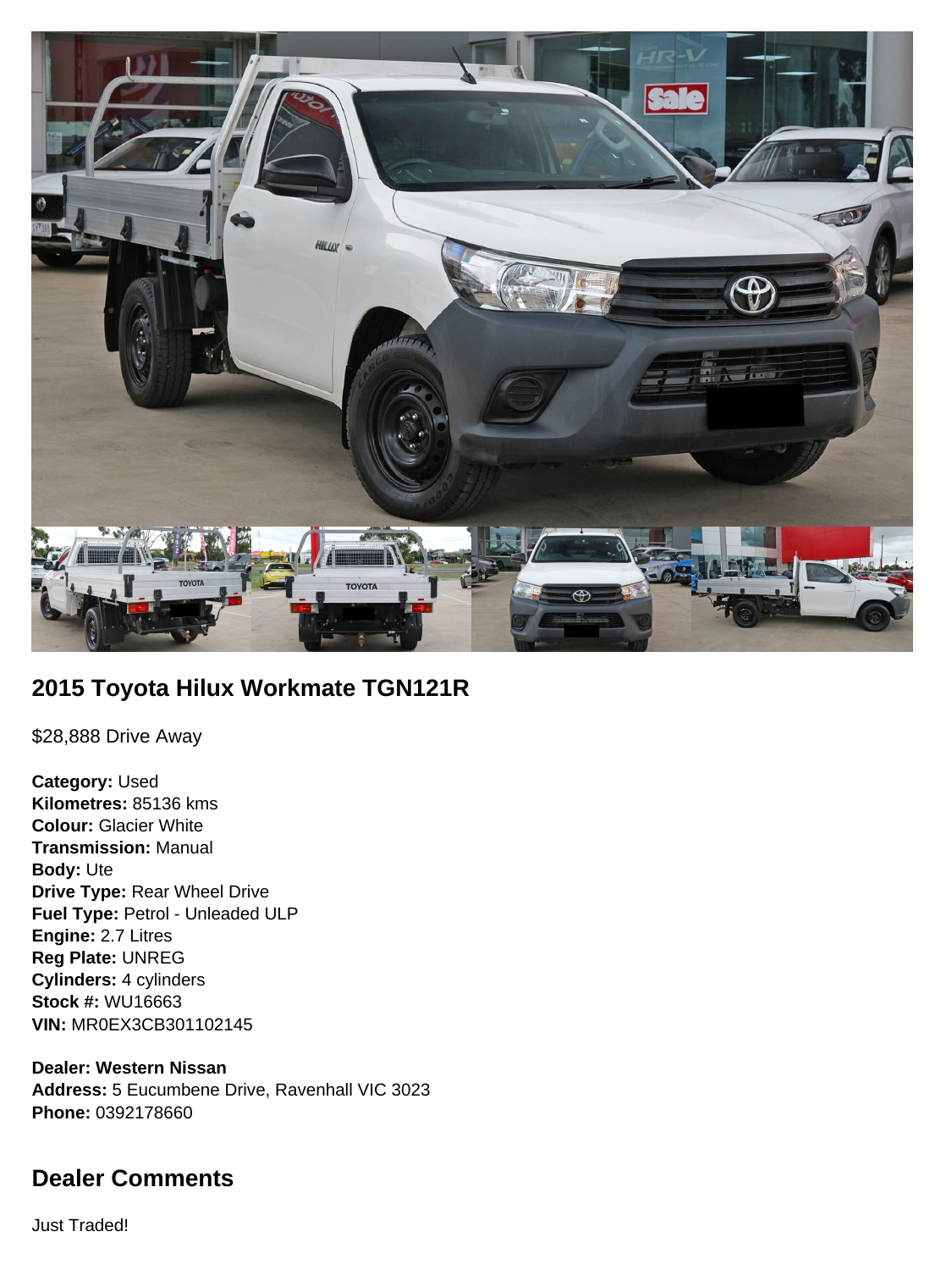-2015 Toyota Hilux Workmate  $-4x2$ -Manual -Workhorse

Packed with factory options!

-Traditional HiLux buyers will take solace from the hay hauler's updated interior, particularly the fitment of a fangdangle new media screen which projects ultra-clear graphics for infotainment and important trip information, along with the standard reversing camera.

-The 6.1-inch screen (7.0-inch on higher spec models) sits atop an updated centre stack which is more user friendly than before and comprises a USB port and 12-volt charging outlet. The screen subscribes to the less-ismore rule of ergonomics, with integrated touch buttons eschewing the need for physical knobs and dials, including a volume knob.

-The HiLux is where it needs to be as a modern dual cab ute. The steering is noticeably more responsive and accurate than before and the body feels well controlled through corners. The HiLux conveys a newfound maturity which makes it easier to live with every day,

-Keeping in mind the HiLux's enduring reliability and incredible re-sale value, For the first time in years, the HiLux is finally worthy of its sales success; a neatly packaged utility that delicately balances the needs of work and play.

• We are NOW OPEN for test drives and vehicle inspections, make your appointment now. LOOK, SEE, TEST DRIVE and Buy with confidence and safety, we are also a "CLICK and COLLECT' Licenced Company that offers FREE Transport delivery to your door anywhere in Melbourne. We still offer easy contactless methods for vehicle purchases, trade-ins and on-line free finance score and repayment obligation free. Great prices and deals at our Dealership or deal direct with on-line sales. All cars come with the VACC Guarantee for title, and a Road Worthy Certificate including oil and filter replacement. Contact us now...

<sup>\*</sup> If the price does not contain the notation that it is "Drive Away No More to Pay", the price may not include additional costs, such as stamp duty and other government charges. Please confirm price and features with the seller of the vehicle.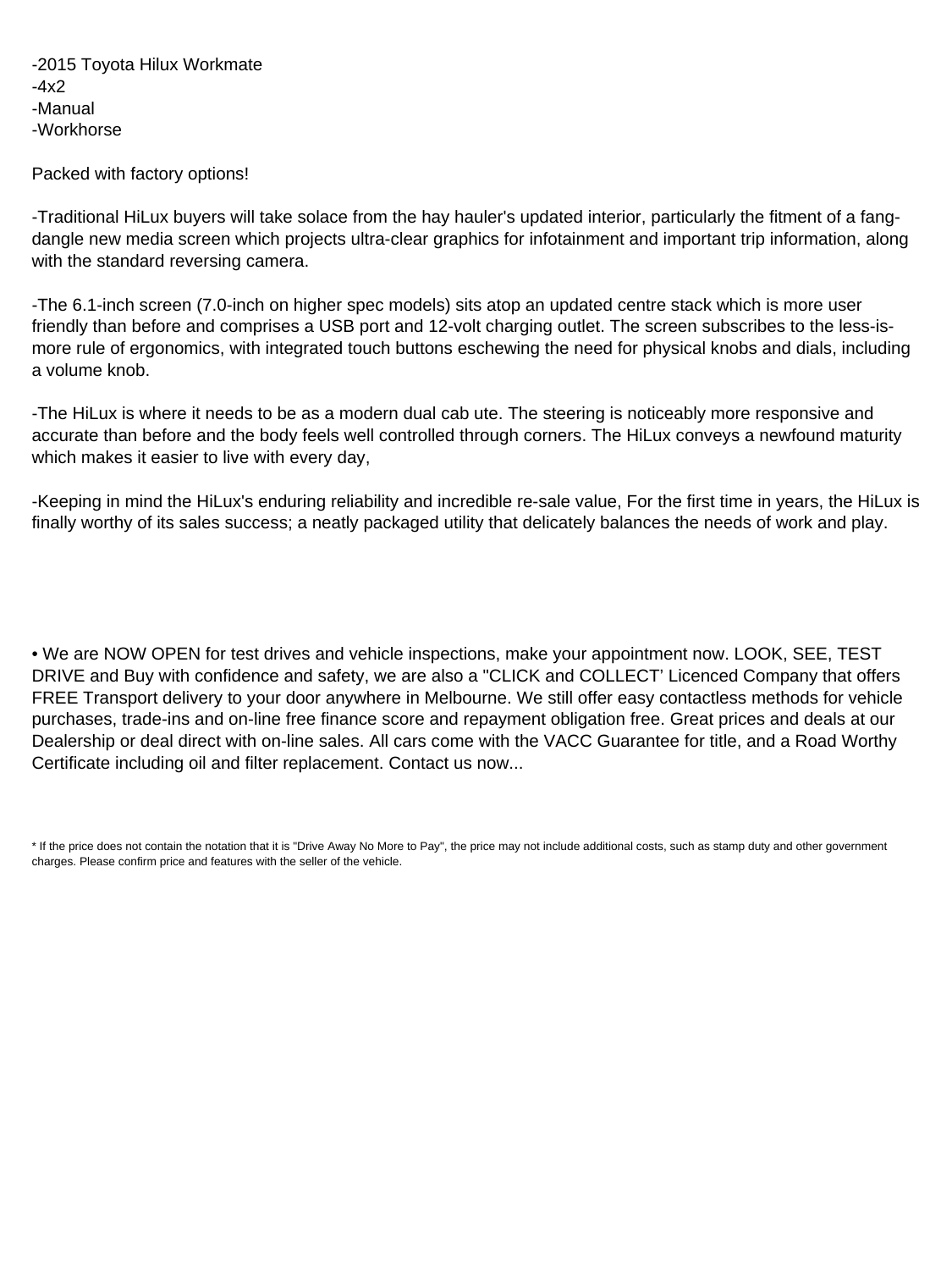# **Features and Specifications**

## **Audio, Visual & Communication**

| 2 Speaker Stereo             |
|------------------------------|
| Audio - Aux Input USB Socket |
| Audio - MP3 Decoder          |
| <b>CD Player</b>             |

#### **Instruments & Controls**

Clock - Digital Tacho

## **Interior**

Trim - Cloth Vinyl - Cabin Floor

## **Lights & Windows**

Daytime Running Lamps **Headlamps** - Electric Level Adjustment Headlamps Automatic (light sensitive) Manuscription of Power Windows - Front & Rear Rear View Mirror - Manual Anti-Glare

## **Safety & Security**

| Airbags - Side for 1st Row Occupants (Front) | <b>Brake Assist</b>                       |
|----------------------------------------------|-------------------------------------------|
| Brake Emergency Display - Hazard/Stoplights  | ABS (Antilock Brakes)                     |
| Camera - Rear Vision                         | Central Locking - Remote/Keyless          |
| Control - Electronic Stability               | Control - Traction                        |
| Control - Trailer Sway                       | EBD (Electronic Brake Force Distribution) |
| Engine Immobiliser                           | Hill Holder                               |
| Seatbelt - Load Limiters 1st Row (Front)     | Airbag - Driver                           |
| Seatbelt - Pretensioners 1st Row (Front)     | Seatbelts - Lap/Sash for 5 seats          |
| Airbag - Knee Driver                         | Airbag - Passenger                        |
| Airbags - Head for 1st Row Seats (Front)     | Airbags - Head for 2nd Row Seats          |

## **Seating**

Seats - Bucket (Front)

# **Steering**

Adjustable Steering Col. - Tilt & Reach Multi-function Steering Wheel Power Steering

# **Suspension**

Independent Front Suspension Suspension Suspension Suspension - Leaf

# **Wheels & Tyres**

Audio - Aux Input Socket (MP3/CD/Cassette)

Multi-function Control Screen - Colour

Audio - Input for iPod **Bluetooth System**